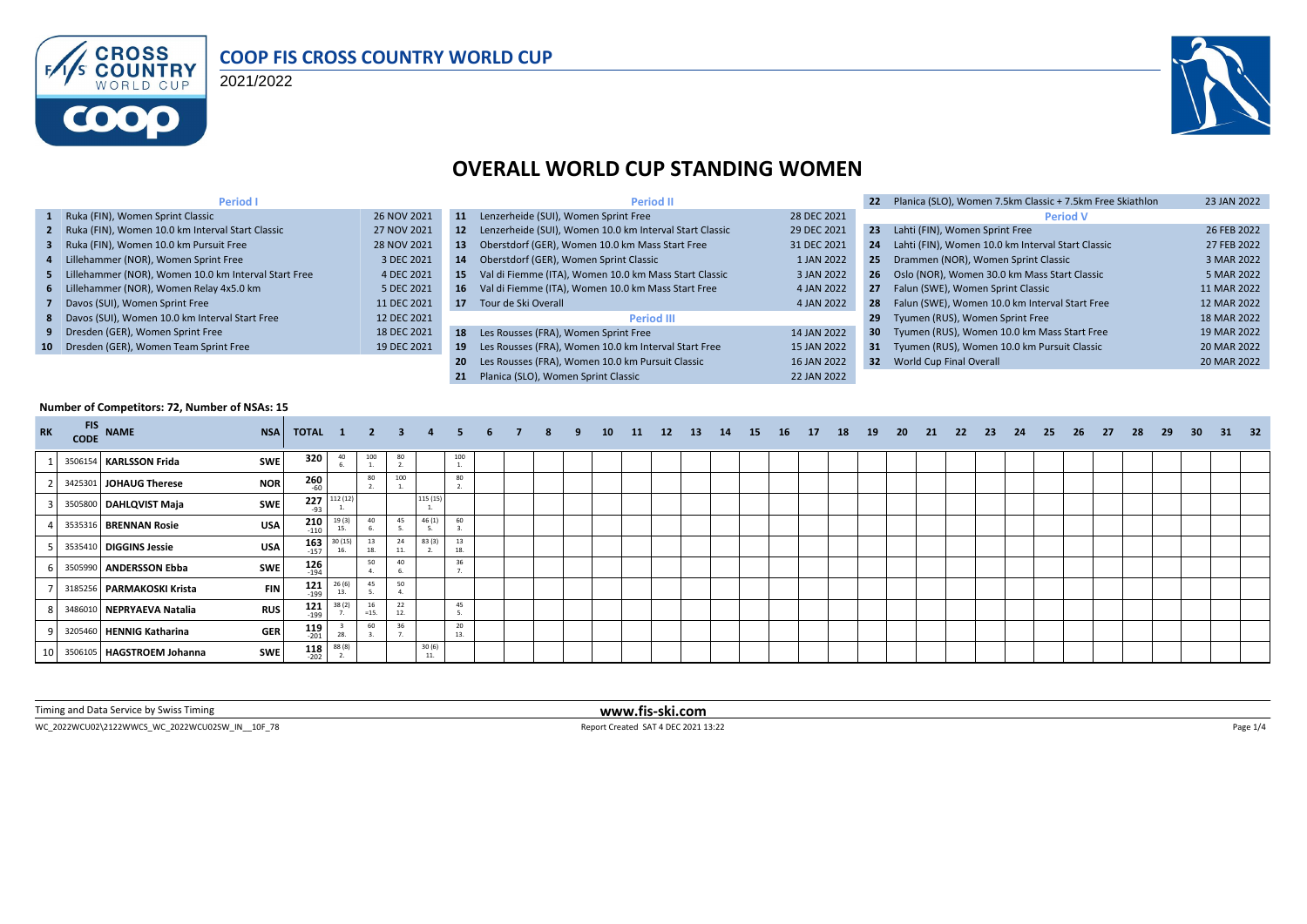

### 2021/2022



## **OVERALL WORLD CUP STANDING WOMEN**

| <b>RK</b> | FIS NAME                        | <b>NSA</b> | TOTAL 1               |                                                         | $\overline{\phantom{0}}$ 2               | -3             |                       |                       |  |  | <b>10</b> | -11 | 12 <sup>2</sup> | -13 | 14 | -15 | - 16 | - 17 | 18 | <b>19</b> | -20 | -21 | -22 | -23 | 24 | -25 | -26 | 27 | -28 | -29 | 30 | 31 | 32 |
|-----------|---------------------------------|------------|-----------------------|---------------------------------------------------------|------------------------------------------|----------------|-----------------------|-----------------------|--|--|-----------|-----|-----------------|-----|----|-----|------|------|----|-----------|-----|-----|-----|-----|----|-----|-----|----|-----|-----|----|----|----|
| 11        | 3425499 WENG Heidi              | <b>NOR</b> | $115$ <sub>-205</sub> |                                                         | $\begin{array}{c} 26 \\ 10. \end{array}$ | $\frac{60}{3}$ |                       | 29<br>9.              |  |  |           |     |                 |     |    |     |      |      |    |           |     |     |     |     |    |     |     |    |     |     |    |    |    |
| 12        | 3426201 WENG Tiril Udnes        | <b>NOR</b> | $112$<br>$-208$       |                                                         |                                          |                | 72 (12)<br>3.         | 40<br>6.              |  |  |           |     |                 |     |    |     |      |      |    |           |     |     |     |     |    |     |     |    |     |     |    |    |    |
| 13        | 3515221 FAEHNDRICH Nadine       | SUI        | $106$ <sub>-214</sub> | 22<br>12.                                               | 18<br>14.                                | 20<br>13.      | 46 (10)<br>7.         |                       |  |  |           |     |                 |     |    |     |      |      |    |           |     |     |     |     |    |     |     |    |     |     |    |    |    |
| 14        | 3425365 FALLA Maiken Caspersen  | <b>NOR</b> | $\frac{96}{224}$      | $\begin{array}{c} 70\,(10)\\-\phantom{0}3. \end{array}$ |                                          |                | 26<br>10.             |                       |  |  |           |     |                 |     |    |     |      |      |    |           |     |     |     |     |    |     |     |    |     |     |    |    |    |
| 15        | 3426200 WENG Lotta Udnes        | <b>NOR</b> | $88$<br>-232          | 24<br>11.                                               | 16<br>$=15.$                             |                | 32<br>8.              | 16<br>15.             |  |  |           |     |                 |     |    |     |      |      |    |           |     |     |     |     |    |     |     |    |     |     |    |    |    |
| 16        | 3185168 NISKANEN Kerttu         | <b>FIN</b> | $87 - 233$            |                                                         | 36<br>7.                                 | 29<br>9.       |                       | 22<br>12.             |  |  |           |     |                 |     |    |     |      |      |    |           |     |     |     |     |    |     |     |    |     |     |    |    |    |
| 17        | 3565062 LAMPIC Anamarija        | SLO        | $86 - 234$            | $\begin{array}{c} 32 \\ 8. \end{array}$                 | 6<br>25.                                 |                | 40<br>6.              | 8<br>23.              |  |  |           |     |                 |     |    |     |      |      |    |           |     |     |     |     |    |     |     |    |     |     |    |    |    |
| 18        | 3205403 CARL Victoria           | <b>GER</b> | $\frac{84}{236}$      |                                                         | 24<br>11.                                | 26<br>10.      | 10<br>21.             | 24<br>11.             |  |  |           |     |                 |     |    |     |      |      |    |           |     |     |     |     |    |     |     |    |     |     |    |    |    |
| 19        | 3485933 SORINA Tatiana          | <b>RUS</b> | $\frac{78}{242}$      | - 6<br>25.                                              | 32<br>8.                                 |                | 8<br>23.              | 32<br>8.              |  |  |           |     |                 |     |    |     |      |      |    |           |     |     |     |     |    |     |     |    |     |     |    |    |    |
| 20        | 3185579 MATINTALO Johanna       | <b>FIN</b> | $\frac{69}{251}$      | 55 (5)<br>4.                                            | $\frac{14}{17}$                          |                |                       |                       |  |  |           |     |                 |     |    |     |      |      |    |           |     |     |     |     |    |     |     |    |     |     |    |    |    |
| 21        | 3505998 OLSSON Moa              | SWE        | $69 - 251$            |                                                         | 22<br>12.                                | 32<br>8.       |                       | 15<br>16.             |  |  |           |     |                 |     |    |     |      |      |    |           |     |     |     |     |    |     |     |    |     |     |    |    |    |
| 22        | 3486239 STUPAK Yulia            | <b>RUS</b> | $64 - 256$            | 26<br>10.                                               | 29<br>9.                                 |                |                       | 9<br>22.              |  |  |           |     |                 |     |    |     |      |      |    |           |     |     |     |     |    |     |     |    |     |     |    |    |    |
| 23        | 3506008 RIBOM Emma              | SWE        | $\frac{61}{259}$      |                                                         |                                          |                | 55 (5)<br>4.          | 6<br>$=25.$           |  |  |           |     |                 |     |    |     |      |      |    |           |     |     |     |     |    |     |     |    |     |     |    |    |    |
| 24        | 3185551 JOENSUU Jasmi           | <b>FIN</b> | $\frac{56}{264}$      | 29<br>9.                                                | 5<br>26.                                 |                | 22<br>12.             |                       |  |  |           |     |                 |     |    |     |      |      |    |           |     |     |     |     |    |     |     |    |     |     |    |    |    |
| 25        | 3427109 FOSSESHOLM Helene Marie | <b>NOR</b> | $50 - 270$            |                                                         |                                          |                |                       | 50<br>$\mathbf{A}$    |  |  |           |     |                 |     |    |     |      |      |    |           |     |     |     |     |    |     |     |    |     |     |    |    |    |
| 26        | 3185447 LYLYNPERA Katri         | <b>FIN</b> | $45 - 275$            | $\frac{45}{5}$                                          |                                          |                |                       |                       |  |  |           |     |                 |     |    |     |      |      |    |           |     |     |     |     |    |     |     |    |     |     |    |    |    |
| 27        | 3055067 STADLOBER Teresa        | <b>AUT</b> | $38 - 282$            |                                                         | 20<br>13.                                | 18<br>14.      |                       |                       |  |  |           |     |                 |     |    |     |      |      |    |           |     |     |     |     |    |     |     |    |     |     |    |    |    |
| 28        | 3205407 FINK Pia                | <b>GER</b> | $38 - 282$            |                                                         | 11<br>20.                                | 16<br>15.      | $\overline{7}$<br>24. | $\overline{4}$<br>27. |  |  |           |     |                 |     |    |     |      |      |    |           |     |     |     |     |    |     |     |    |     |     |    |    |    |
| 29        | 3506181 LINDSTROEM Louise       | <b>SWE</b> | $38 - 282$            | $\begin{array}{c} 12 \\ 19. \end{array}$                | 9<br>22.                                 | 15<br>16.      | $\overline{2}$<br>29. |                       |  |  |           |     |                 |     |    |     |      |      |    |           |     |     |     |     |    |     |     |    |     |     |    |    |    |
| 30        | 3295193 LAURENT Greta           | <b>ITA</b> | $37 - 283$            |                                                         |                                          |                | 37(8)<br>9.           |                       |  |  |           |     |                 |     |    |     |      |      |    |           |     |     |     |     |    |     |     |    |     |     |    |    |    |
| 31        | 3535562 KERN Julia              | <b>USA</b> | $\frac{37}{283}$      | $\begin{array}{c} 13 \\ 18. \end{array}$                |                                          |                | 24(4)<br>13.          |                       |  |  |           |     |                 |     |    |     |      |      |    |           |     |     |     |     |    |     |     |    |     |     |    |    |    |

Timing and Data Service by Swiss Timing **www.fis-ski.com**

WC\_2022WCU02\2122WWCS\_WC\_2022WCU02SW\_IN\_\_10F\_78 Report Created SAT 4 DEC 2021 13:22 Page 2/4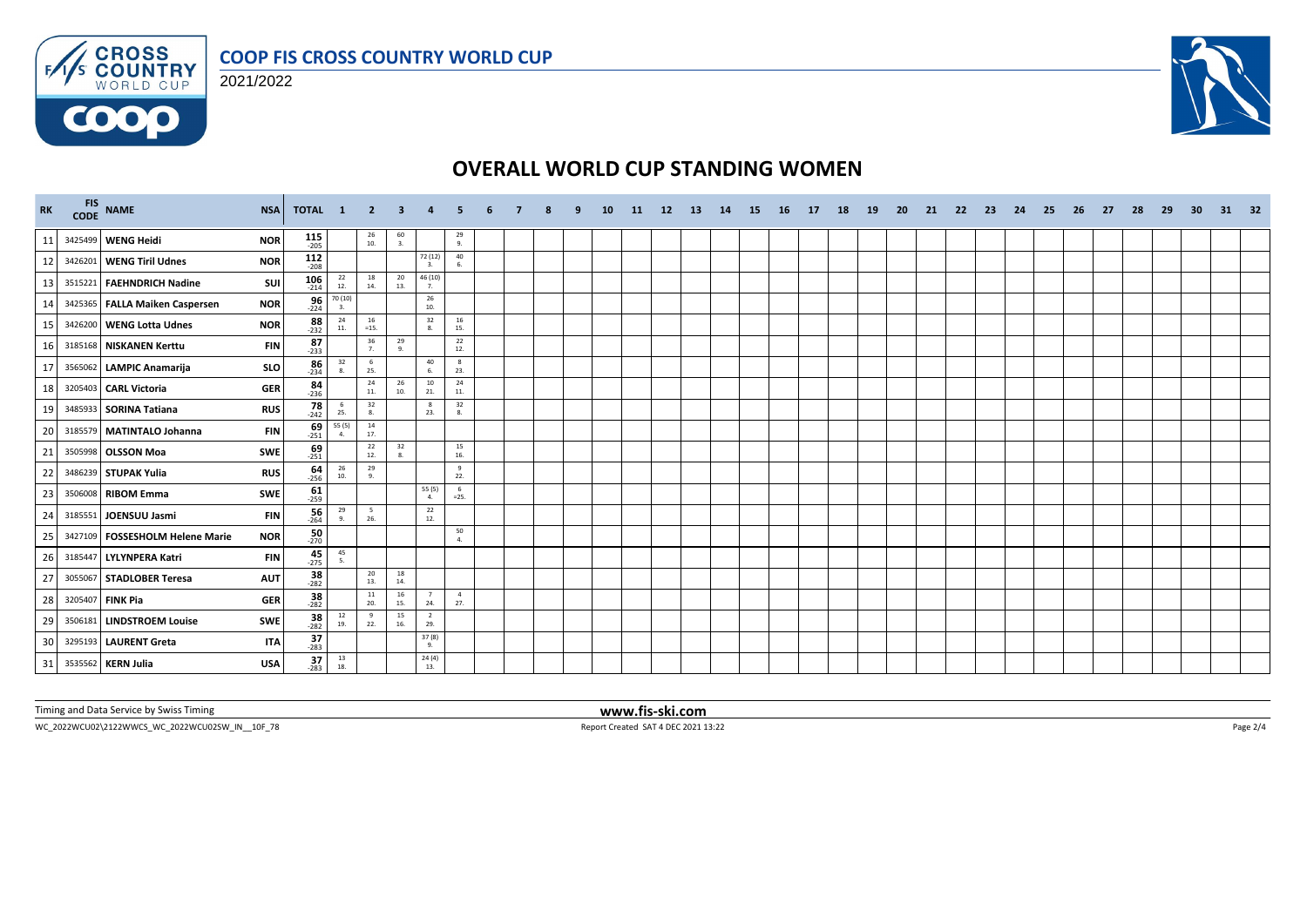





# **OVERALL WORLD CUP STANDING WOMEN**

| <b>RK</b> | FIS NAME<br><b>NSA</b>                          | <b>TOTAL</b>              | $\blacksquare$        | $\mathbf{2}$                             | -3         |              |                                |  |  | 10 | -11 | 12 <sup>2</sup> | <b>13</b> | 14 | <b>15</b> | <b>16</b> | <b>17</b> | 18 | <b>19</b> | -20 | 21 | -22 | -23 | 24 | 25 | 26 | 27 | 28 | -29 | -30 | 31 | 32 |
|-----------|-------------------------------------------------|---------------------------|-----------------------|------------------------------------------|------------|--------------|--------------------------------|--|--|----|-----|-----------------|-----------|----|-----------|-----------|-----------|----|-----------|-----|----|-----|-----|----|----|----|----|----|-----|-----|----|----|
| 32        | 3505828 DYVIK Anna<br>SWE                       | $34 - 286$                | $^{22}$ (4)<br>14.    | $\begin{array}{c} 12 \\ 19. \end{array}$ |            |              |                                |  |  |    |     |                 |           |    |           |           |           |    |           |     |    |     |     |    |    |    |    |    |     |     |    |    |
| 33        | 3426496 MYHRVOLD Mathilde<br><b>NOR</b>         | $27_{293}$                | $^{9}$<br>22.         |                                          |            | 18<br>14.    |                                |  |  |    |     |                 |           |    |           |           |           |    |           |     |    |     |     |    |    |    |    |    |     |     |    |    |
| 34        | 3486003 VASILIEVA Lilia<br><b>RUS</b>           | $27 - 293$                |                       | 10<br>21.                                | 14<br>17.  |              | $\overline{\mathbf{3}}$<br>28. |  |  |    |     |                 |           |    |           |           |           |    |           |     |    |     |     |    |    |    |    |    |     |     |    |    |
| 35        | 3425421 HAGA Ragnhild<br><b>NOR</b>             | $26 - 294$                |                       |                                          |            |              | 26<br>10.                      |  |  |    |     |                 |           |    |           |           |           |    |           |     |    |     |     |    |    |    |    |    |     |     |    |    |
| 36        | 3295241 GANZ Caterina                           | $26 - 294$<br><b>ITA</b>  | $\overline{2}$<br>29. | $\overline{4}$<br>27.                    | 9<br>22.   | -9<br>22.    | $\overline{2}$<br>29.          |  |  |    |     |                 |           |    |           |           |           |    |           |     |    |     |     |    |    |    |    |    |     |     |    |    |
| 37        | 3426112 STENSETH Ane Appelkvist<br><b>NOR</b>   | $\frac{24}{296}$          | 10<br>21.             |                                          |            | 14<br>17.    |                                |  |  |    |     |                 |           |    |           |           |           |    |           |     |    |     |     |    |    |    |    |    |     |     |    |    |
| 38        | 3205434 KREHL Sofie<br><b>GER</b>               | $\frac{23}{297}$          |                       |                                          | 12<br>19.  |              | $11\,$<br>20.                  |  |  |    |     |                 |           |    |           |           |           |    |           |     |    |     |     |    |    |    |    |    |     |     |    |    |
| 39        | 3505217 KALLA Charlotte<br><b>SWE</b>           | $\frac{21}{299}$          |                       | 8<br>23.                                 | 13<br>18.  |              |                                |  |  |    |     |                 |           |    |           |           |           |    |           |     |    |     |     |    |    |    |    |    |     |     |    |    |
| 40        | 3425410 OESTBERG Ingvild Flugstad<br><b>NOR</b> | $18 - 302$                |                       |                                          |            |              | 18<br>14.                      |  |  |    |     |                 |           |    |           |           |           |    |           |     |    |     |     |    |    |    |    |    |     |     |    |    |
| 41        | 3486176 RYGALINA Anastasia<br><b>RUS</b>        | 18<br>$-302$              |                       |                                          | - 6<br>25. |              | 12<br>19.                      |  |  |    |     |                 |           |    |           |           |           |    |           |     |    |     |     |    |    |    |    |    |     |     |    |    |
| 42        | 3426626 SKISTAD Kristine Stavaas<br><b>NOR</b>  | $17_{-303}$               |                       |                                          |            | 17(2)<br>16. |                                |  |  |    |     |                 |           |    |           |           |           |    |           |     |    |     |     |    |    |    |    |    |     |     |    |    |
| 43        | 3425397 HARSEM Kathrine Rolsted<br><b>NOR</b>   | $16 - 304$                |                       |                                          |            | 16<br>15.    |                                |  |  |    |     |                 |           |    |           |           |           |    |           |     |    |     |     |    |    |    |    |    |     |     |    |    |
| 44        | 3425381 SVENDSEN Anna<br><b>NOR</b>             | $15 - 305$                | $\frac{15(1)}{17}$    |                                          |            |              |                                |  |  |    |     |                 |           |    |           |           |           |    |           |     |    |     |     |    |    |    |    |    |     |     |    |    |
| 45        | 3487065 STEPANOVA Veronika<br><b>RUS</b>        | $14 \over 306$            |                       |                                          |            |              | 14<br>17.                      |  |  |    |     |                 |           |    |           |           |           |    |           |     |    |     |     |    |    |    |    |    |     |     |    |    |
| 46        | <b>GER</b><br>3205491 FRAEBEL Antonia           | $14 \over 306$            |                       | $\overline{\mathbf{3}}$<br>28.           | 11<br>20.  |              |                                |  |  |    |     |                 |           |    |           |           |           |    |           |     |    |     |     |    |    |    |    |    |     |     |    |    |
| 47        | 3155324 JANATOVA Katerina<br><b>CZE</b>         | $13 \over 307$            |                       |                                          |            | 13<br>18.    |                                |  |  |    |     |                 |           |    |           |           |           |    |           |     |    |     |     |    |    |    |    |    |     |     |    |    |
| 48        | 3515087 van der GRAAFF Laurien                  | $12_{-308}$<br>SUI        |                       |                                          |            | 12<br>19.    |                                |  |  |    |     |                 |           |    |           |           |           |    |           |     |    |     |     |    |    |    |    |    |     |     |    |    |
| 49        | 3205305 GIMMLER Laura<br><b>GER</b>             | $12_{308}$                | 5<br>26.              | 7<br>24.                                 |            |              |                                |  |  |    |     |                 |           |    |           |           |           |    |           |     |    |     |     |    |    |    |    |    |     |     |    |    |
| 50        | 3155344 BERANOVA Tereza<br><b>CZE</b>           | $11$<br>$-309$            | 11<br>20.             |                                          |            |              |                                |  |  |    |     |                 |           |    |           |           |           |    |           |     |    |     |     |    |    |    |    |    |     |     |    |    |
| 51        | 3295000 BROCARD Elisa                           | $11_{-309}$<br><b>ITA</b> |                       |                                          |            | 11<br>20.    |                                |  |  |    |     |                 |           |    |           |           |           |    |           |     |    |     |     |    |    |    |    |    |     |     |    |    |
| 52        | 3105214 STEWART-JONES Katherine<br>CAN          | 10<br>$-310$              |                       |                                          | 10<br>21.  |              |                                |  |  |    |     |                 |           |    |           |           |           |    |           |     |    |     |     |    |    |    |    |    |     |     |    |    |

Timing and Data Service by Swiss Timing **www.fis-ski.com**

WC\_2022WCU02\2122WWCS\_WC\_2022WCU02SW\_IN\_\_10F\_78 Report Created SAT 4 DEC 2021 13:22 Page 3/4